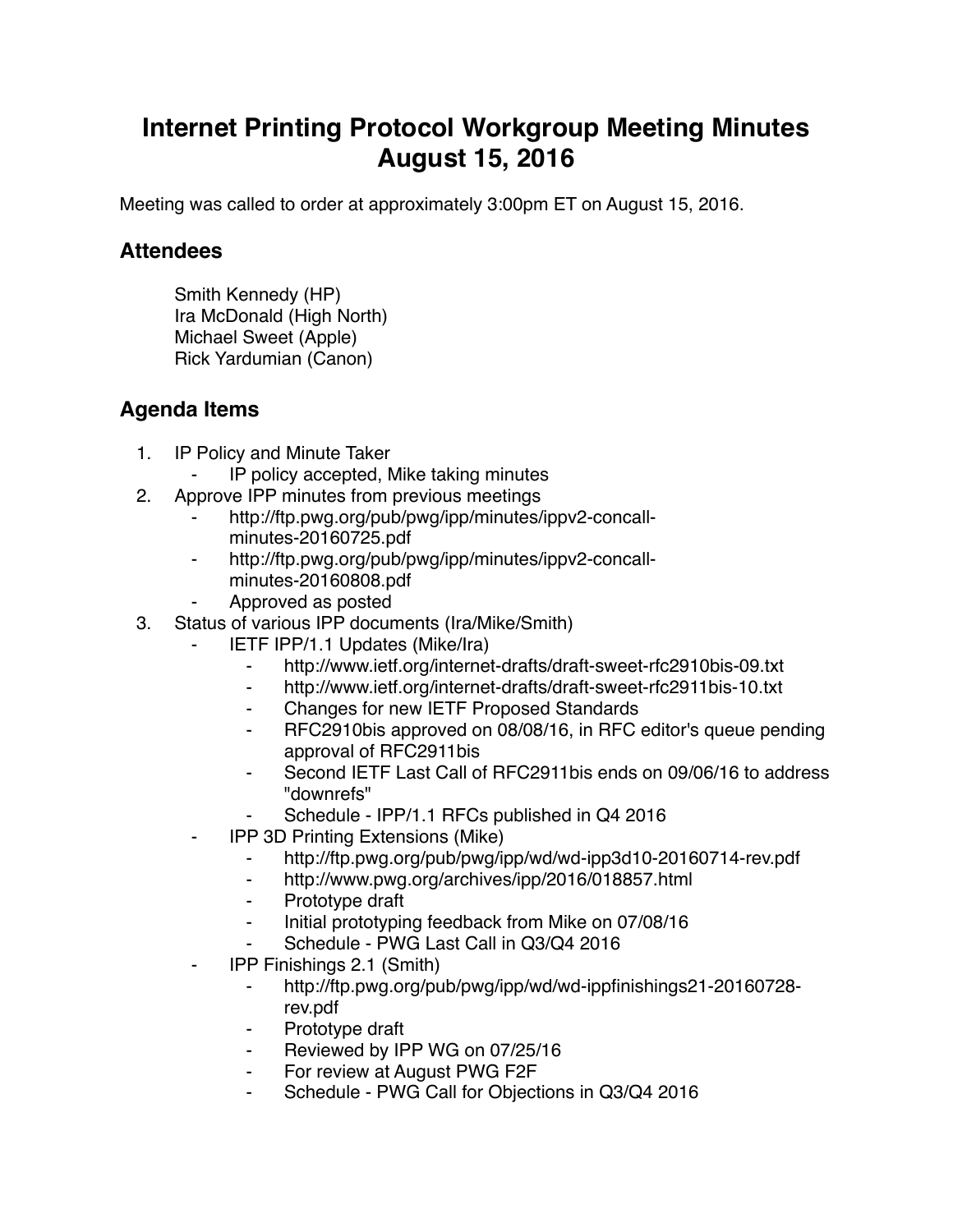- Action: Smith to post stable draft of Finishings 2.1 for WG LC
- ⁃ IPP Implementor's Guide v2 (Smith/Mike)
	- http://www.pwg.org/archives/ipp/2016/018829.html
	- ⁃ http://www.pwg.org/archives/ipp/2016/018830.html
	- ⁃ Discussed by IPP WG on 06/13/16
	- Schedule Errata for IPP Implementor's Guide v2
	- ⁃ IPP Everywhere Self-Cert / Tools / Issues (Smith/Mike)
		- http://ftp.pwg.org/pub/pwg/candidates/cs
			- ippeveselfcert10-20160219-5100.20.pdf
		- ⁃ http://www.pwg.org/archives/ipp/2016/018828.html
		- Discussed by IPP WG on 05/23/16 and 07/25/16
		- Schedule Errata for IPP Everywhere Self-Cert / Tools
- 4. PWG 5100.19 Issue #44 printer-resolution vs document format specific resolution (Smith)
	- ⁃ http://www.pwg.org/archives/ipp/2016/018879.html
	- Resolved at IPP WG on 07/25/16
	- Schedule review at August PWG F2F
- 5. Wi-Fi Alliance Device Provisioning Protocol (Smith/Ira)
	- http://www.pwg.org/archives/ipp/2016/018882.html
	- ⁃ https://www.wi-fi.org/downloads-registered-guest/Wi-Fi\_DPP\_Tech\_Spec\_v0\_0\_23.pdf
	- ⁃ http://www.wi-fi.org/who-we-are/current-work-areas
		- ⁃ "simple, secure, and consistent method for on- and off-boarding any type of device on a Wi-Fi network"
	- ⁃ Summary from Smith at August F2F?
	- Schedule TBD comments deadline
- 6. Canon withdraws "job-account-password" proposal
	- http://www.pwg.org/archives/ipp/2016/018883.html
	- ⁃ May be resubmitted in the future
	- Schedule TBD resubmission
- 7. Review of IPP WG slides for August F2F
	- ⁃ http://ftp.pwg.org/pub/pwg/ipp/slides/ipp-wg-agenda-august-16d1.pdf
	- Slide 2: Add issues to first topic, break at 3:15
	- ⁃ Slide 5: Update RFC2911bis status, Finishings 2.1 WG Last Call
	- ⁃ Slide 8: Update status
	- ⁃ Add issues slide after IPP/1.1 status slide
	- ⁃ Slide 11: "Hewlett-Packard", mention that this is used in other places, also for applications, organizations, etc.
	- ⁃ Slide 12: Add reference to known issues and issue tracker
	- ⁃ Slide 14: Update
	- ⁃ Add break slide after slide 14
	- ⁃ Slide 19: Copy changes from slide 2
	- Slide 20: Update document link and schedule
	- Slide 22: Update IETF schedule, PWG Call for Objections for Finishings 2.1, Add 1.0 Tools Update, system service interims until Q4, PWG LC in Q1 2017, Add Transform service
	- ⁃ Slide 23: Q4 2016 for 3D, fix Finishings 2.1, Q1 2017 for Transform, errata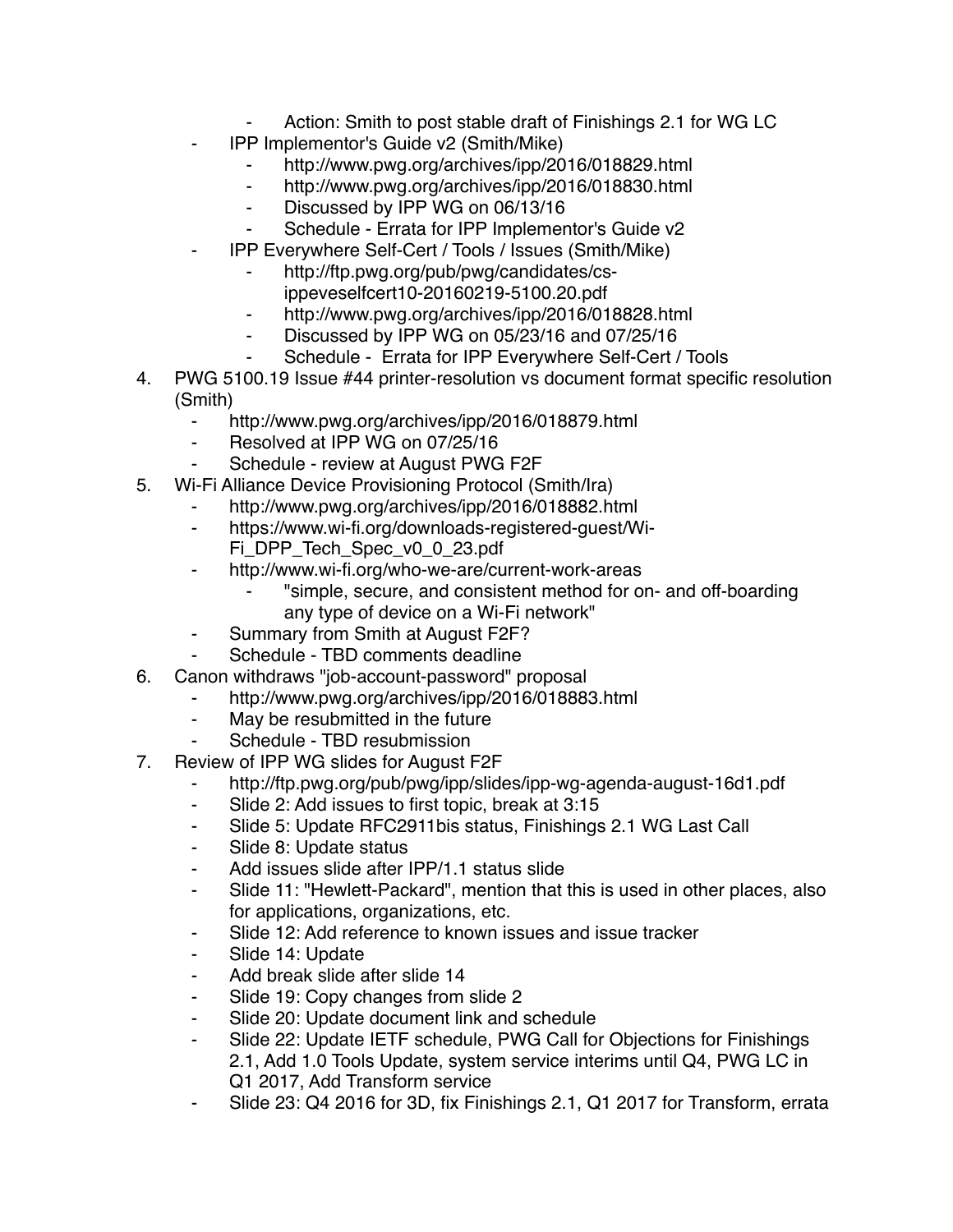in 2017

- Slide 24: Swap next meeting days
- 8. Review of IPP System Service (Ira/Mike)
	- http://ftp.pwg.org/pub/pwg/ipp/wd/wd-ippsystem10-20160810-rev.pdf
	- ⁃ Add material on "printer-id (integer(1:65535))" Printer Status attribute for space-constrained discovery protocols, etc. (Printer object identifier like job-id, notify-subscription-id, etc.)
	- Section 6.1:
		- Talk about aging out canceled resources
		- Must keep for a specific minimum amount of time or number of resources in order to allow clients to check status after cancel (does Get-Resources have a "which-resources" operation attribute?)
			- ⁃ Cancel-Subscription and Get-Subscriptions do not have a way to see canceled subscriptions, so Cancel-Subscription acts effectively as a delete operation (no subscription-state/ reasons)
		- Move resource-id before requesting-user-xxx
		- Add authorized user text, add list of expected status codes (successful-ok, etc.)
	- Section 6.2.2:
		- Add "printer-id (integer(1:65535))"
		- Return printer-xri-supported instead of three sisters
		- ⁃ Drop printer-uri
	- Section 6.x: Add authorized user and status code text to all operation descriptions
	- Section 6.3:
		- ⁃ Line 985: Fix spelling of Install-Resource
		- Need a discussion of states
		- Install-Resource: treat like Release-Job? where resource might be used immediately or after the next boot?
		- ⁃ Auto-cancel of resources (new firmware replaces old, when to cancel old firmware)
		- ⁃ 'resource-incoming' state reason, etc.
		- ⁃ Q: Which subunit to install firmware resources to?
			- A: Sav that the firmware file/manifest identifies the subunit, responsibility of the printer/system
		- Line 992: Fix spelling of "notify-printer-uri"
	- Section 6.4:
		- Only 'canceled' state cannot be subscribed to.
		- Semantically analogous to Create-Job-Subscriptions, all-or-nothing behavior (if any resource is in terminating state, no subscriptions are created)
	- Section 5.x: Fix note for Create-Resource-Subscriptions (point to Create-Job-Subscriptions)
	- Section 6.4.1: Move resource-id after system-uri
	- ⁃ Global: Make sure all requests have target operation attributes grouped